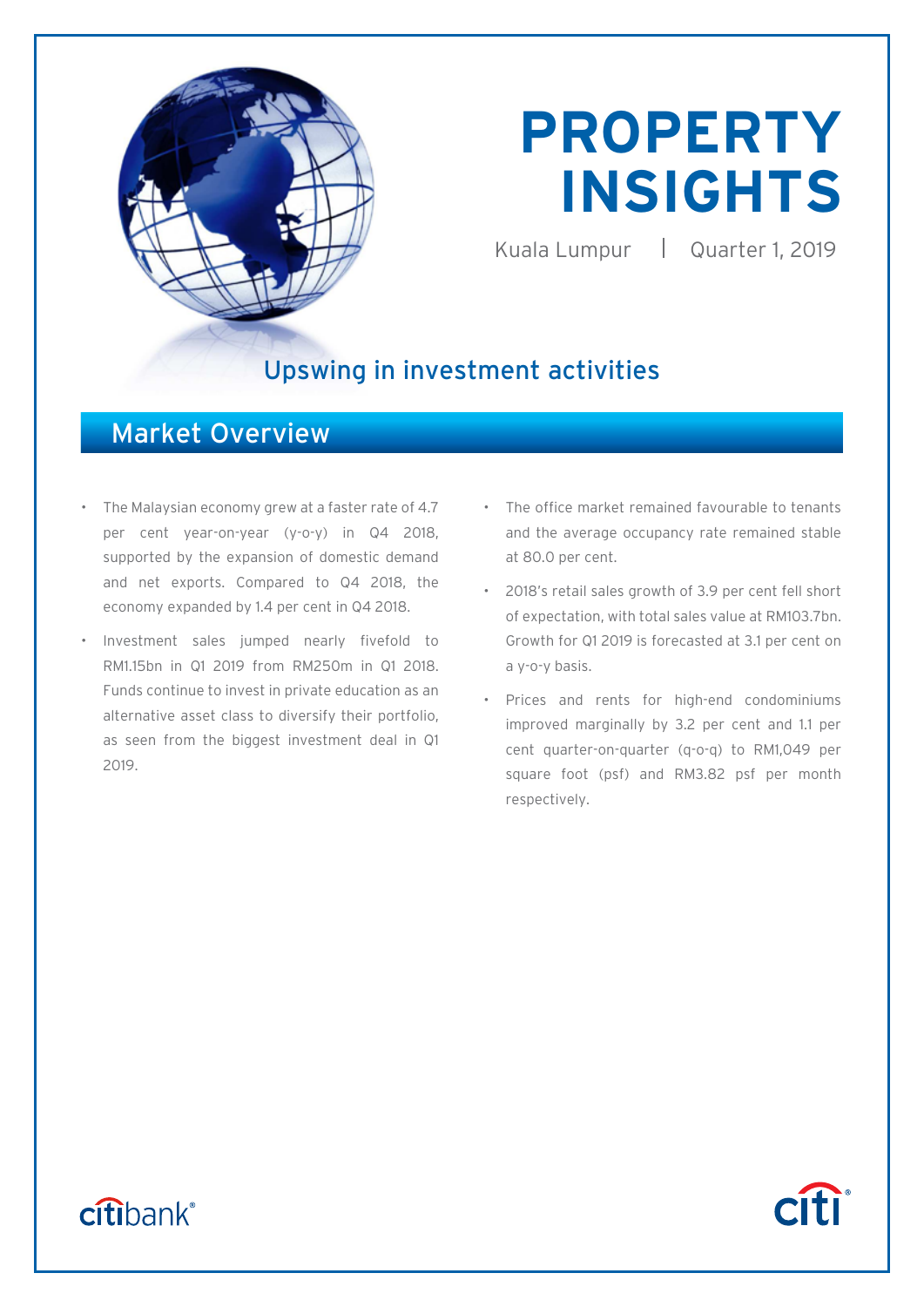## Trends & Updates

### The Economy

### **Key Highlights in Q1**

- The Malaysian gross domestic product (GDP) grew by 4.7 per cent y-o-y in Q4 2018 compared to 4.4 per cent y-o-y in Q3 2018.
- Unemployment rate improved by 3.3 per cent in Q4 2018, compared to 3.4 per cent in Q3 2018.
- Headline inflation declined from 0.5 per cent in Q3 2018 to 0.3 per cent in Q4 2018.
- All sectors recorded growth in Q4 2018 except for the agriculture sector.
- Consumer Sentiment Index (CSI) declined for the second consecutive quarter to 96.8 points in Q4 2018 from 107.5 points in Q3 2018.

### **Market Commentary**

The Malaysian economy grew at a faster rate of 4.7 per cent y-o-y in Q4 2018 compared to 4.4 per cent y-o-y in Q3 2018. The healthy growth was supported by the expansion of domestic demand and net exports. Private sector expenditure continued to be the main driver of domestic demand while uplift in real exports of goods and services contributed to the growth of net exports. Overall, the economy grew by 4.7 per cent in 2018 compared to 5.9 per cent in 2017.

The growth of household income fuelled the increase in household expenditure. It was facilitated by the Government's measures to soothe the rising cost of living by providing special payments to civil servants and pensioners. However, owing to the moderation of the gross fixed capital formation, domestic demand saw a slowdown in growth rate at 5.6 per cent in Q4 2018, compared to 6.9 per cent in Q3 2018. Despite the stock up season in Q3 2018 due to the tax holiday, private consumption remained robust, growing at 8.5 per cent in Q4 2018 (Q3 2018: 9.0 per cent).

The Manufacturing sector grew by 4.7 per cent in Q4 2018, a 0.3 per cent decline q-o-q. This was

### Figure 1

### **Malaysia GDP growth and unemployment**



Source: Bank Negara Malaysia, Department of Statistics Malaysia, NTL Research

#### Figure 2

### **Consumer Sentiments Index (CSI) and Business Conditions Index (BCI)**



Source: Malaysian Institute of Economic Research, NTL Research

#### Figure 3

### **Exchange Rate Index of Main Trading Partners of Malaysia vs USD**



Source: Bank Negara Malaysia, NTL Research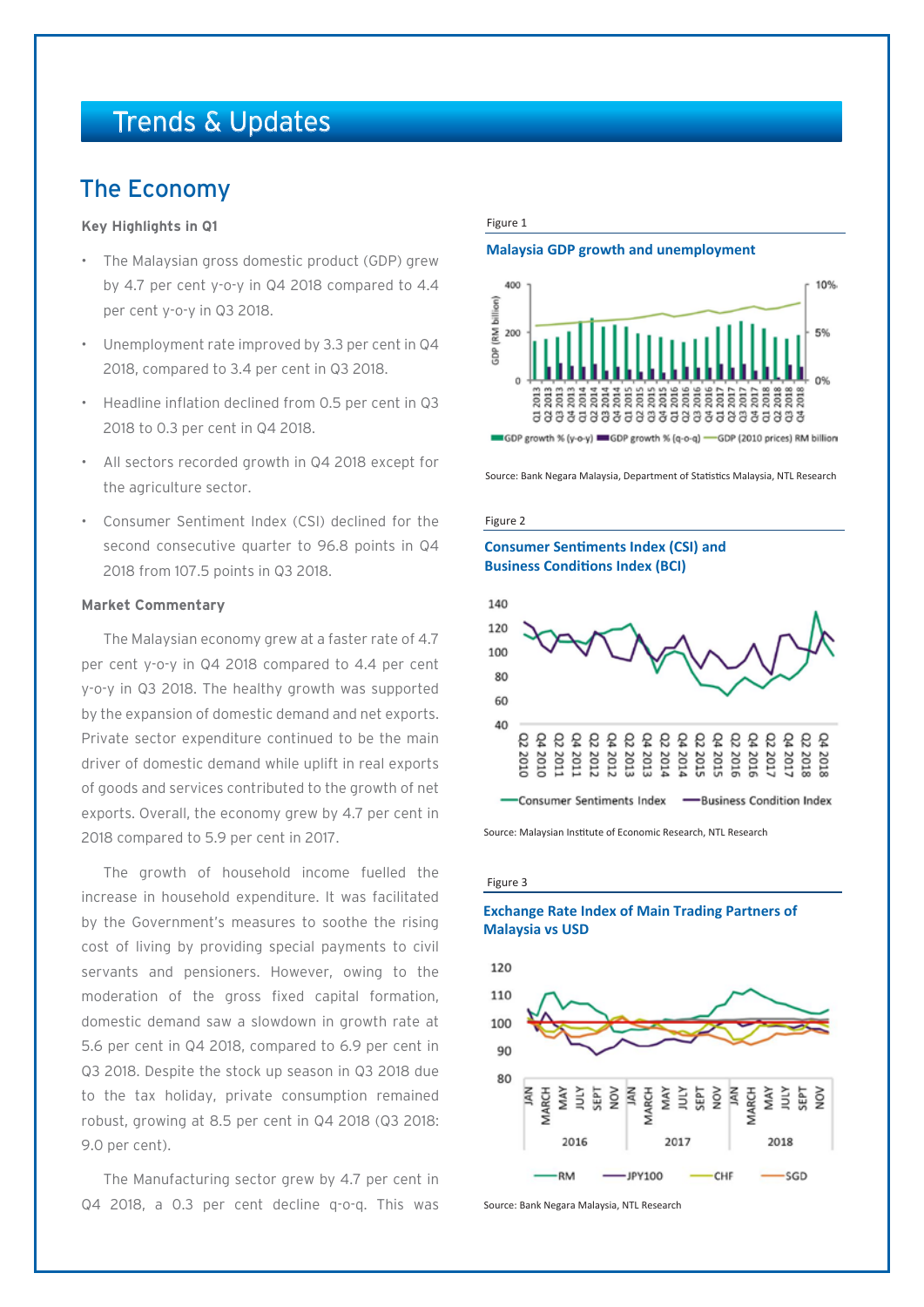### Weak global conditions weighing down Malaysia's economy.

contributed by the extended momentum in the electronic and electrical (E&E) and transport-related production. The expectation of higher trade tariffs due to the trade war resulted in the front-loading of exports globally. Overall, the decline in regional demand for resource-based manufacturers in primary and construction-related clusters resulted in a slight slowdown from 6.73 per cent in 2017 to 5.02 per cent in 2018 for the Manufacturing sector. This also caused the Business Conditions Index (BCI) to fall from 116.3 in Q3 2018 to 108.8 in Q4 2018.

The Services sector grew at a slower pace in 2018 at 6.9 per cent compared to 7.2 per cent in Q3 2018. However, it improved for the entire year of 2018 at 6.8 per cent whereas it was only 6.2 per cent in 2017. The growth was mainly supported by the expansion of consumer spending in wholesale & retail trade and information & communication. Higher production of oil and natural gas after the maintenance shutdown in Q3

Residential

### **Key Highlights in Q1**

- There was no completion of a high-end residential project in Q1 2019.
- Over 4,600 units are slated for completion in 2019, with 54.0 per cent located in the city centre (Figure 4).
- Prices and rents for high-end condominiums improved marginally by 3.2 per cent and 1.1 per cent q-o-q at RM1,049 psf and RM3.82 psf per month respectively (Figure 5).

### **Market Commentary**

The residential market remained subdued, lingering in the mode of "self-correcting" in Q1. It was an outcome of various factors, such as soft demand, a high number of unsold residential properties and increased loan rejection.

2018 improved the performance of the Mining sector. Moderation of civil engineering and the special trade subsector affected the growth of the construction sector, while palm oil harvesting and rubber tapping activities saw a smaller decline in the agriculture sector.

After staying above the optimism threshold for two quarters, the Consumer Sentiment Index (CSI) dropped for the second time in 2018 to 96.8 points in Q4 from 107.5 points in Q3. The drop was due to the inflationary expectation in the near future.

The Ringgit appreciated slightly against the US Dollar in Q4 2018 despite cautious global investor sentiments. The faster pace of the US monetary policy normalisation prior to the downward revision of the US federal reserves also influenced the appreciation.

### **Outlook**

Despite the contractionary fiscal approach by the Government, the Malaysian economy is expected to grow moderately between 4.3 per cent to 4.8 per cent in 2019 due to the increasing private sector demand.



#### Source: NTL Research

According to the National Property Information Centre (NAPIC), condominiums priced above RM500,000 per unit significantly contributed to the unsold units in the market. As of Q3 2018, unsold houses in Malaysia increased by nearly 50.0 per cent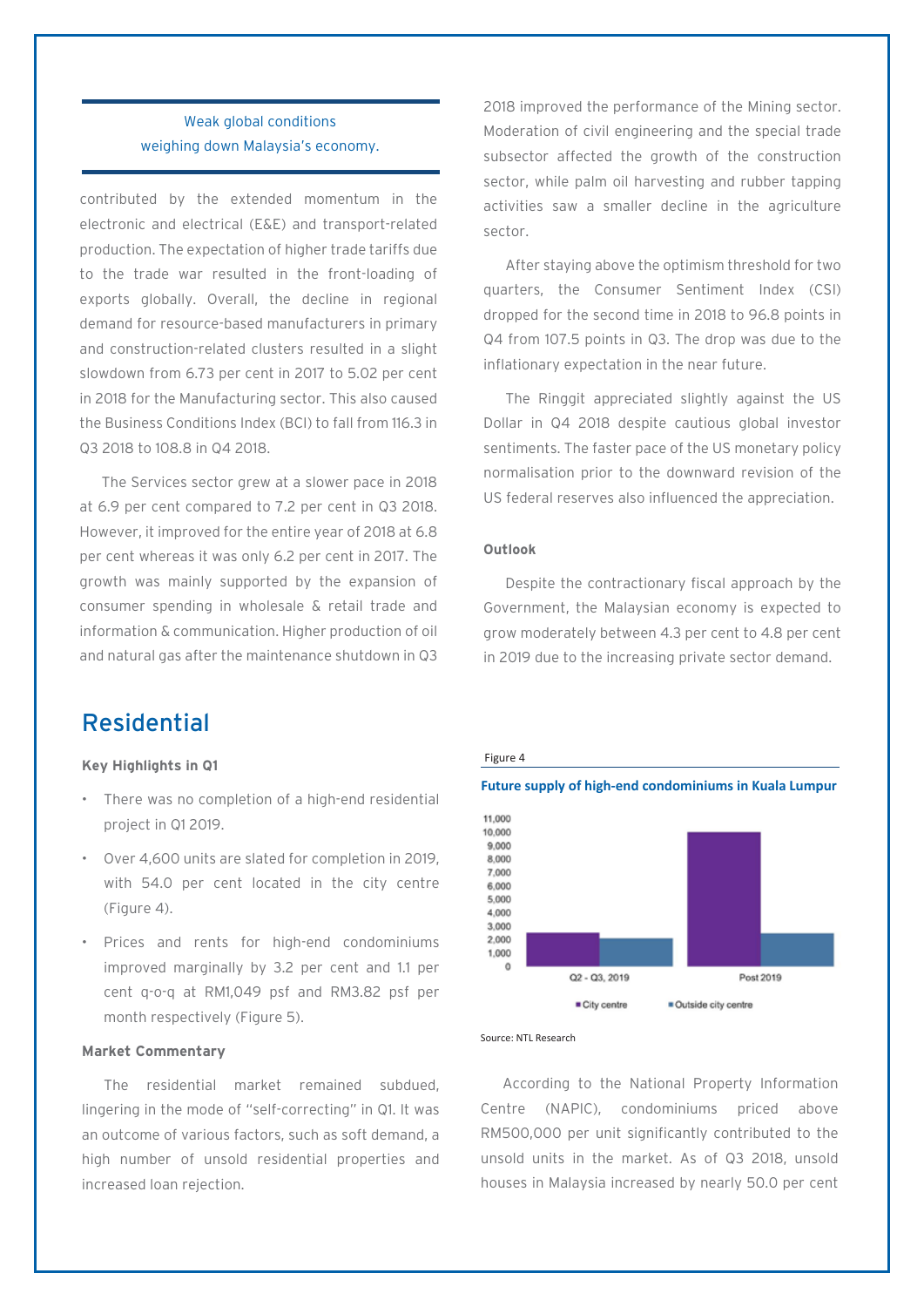as compared to the same period in 2017, a record high of 30,115 units worth RM19.54bn. Including serviced apartments and small offices/home offices (SOHOs), the total overhang units rose to 40,916 units with a value of RM27.38bn.

Overall, affordable housing was the key focus of the residential sector this quarter. Government interventions have been intensified to address property gluts, homeownership and affordability issues. The various initiatives announced by the Government for affordable housing include the provision of 1m affordable homes in the next 10 years; funding of RM1bn through affiliated banks; new National Housing Policy from 2018 to 2025 which emphasises on the rent-to-own scheme to increase the homeownership. This is followed by the Home Ownership Campaign (HOC) and Belanjawanku, a financial guideline for Klang Valley.

Due to the high loan rejections, the Government is also supporting the private sector-led 'FundMyHome' scheme which was launched in November 2018, where buyers pay 20.0 per cent of the purchase price to own a home without a bank mortgage and monthly repayments. The remaining 80.0 per cent of the property cost is to be contributed by the participating institutions. For buyers who need assistance to raise the 20.0 per cent payment, the Government has clubbed this scheme with the Depositku scheme, which provides first-time homebuyers under FundMyHome the flexibility to obtain a loan of up to RM30,000. The Home Ownership Campaign (HOC) 2019 held at the Kuala Lumpur Convention Centre from 1 to 3 March 2019, was a joint initiative between the Real Estate & Housing Developers' Associations (REHDA), Ministry of Urban Wellbeing and Housing & Local Government Malaysia (KPKT). The event attracted more than 50 developers exhibiting their nationwide residential products. The expo was a flagship event for the six-month HOC 2019, from January to June this year.

#### Figure 5





Source: NTL Research

### The Home Ownership Campaign (HOC) 2019 attracted 43,000 visitors over a three-day expo with about 500 residential units worth RM285m booked.

During the period of HOC 2019, homebuyers are exempted from stamp duties for the purchase of residential units priced between RM300,000 to RM1m. Some attractive discounts and packages are also offered by the developers, such as rebates and freebies as well as a minimum committed 10.0 per cent discount on the selling price by all participating developers.

### **Outlook**

In the short to medium term, the residential market will remain challenging despite various approaches taken to boost property sales. The affordability will always be the focal issue among buyers due to increasing cost of living, low-income levels, and supply-demand mismatch.

Oversupply is weakening market sentiments. Thus, innovative product offerings need to be evaluated. For instance, co-living concept which is picking up in Asian countries, can be tested out in the Malaysian market.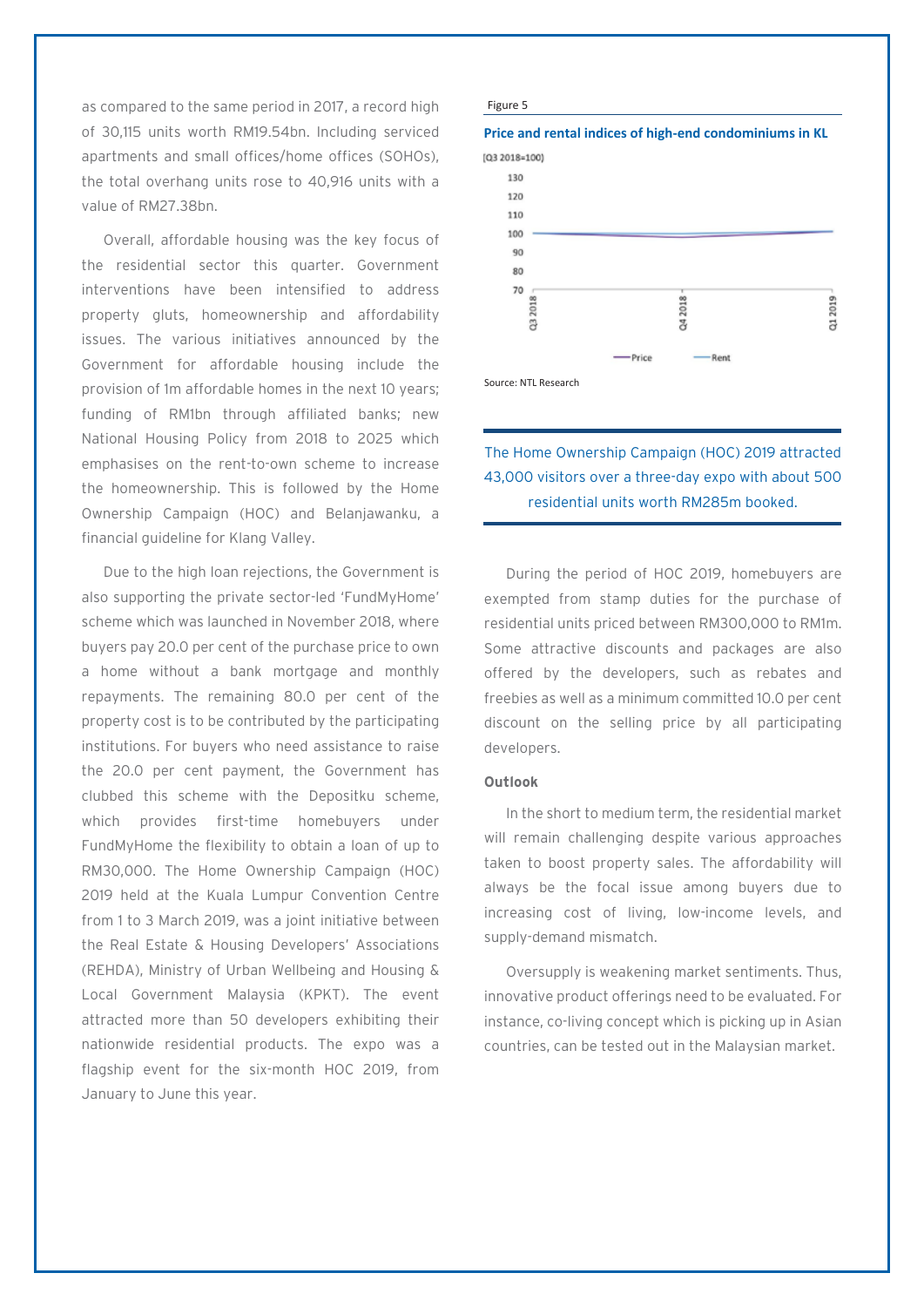### Retail

**Key Highlights in Q1**

- Retail sales recorded a 3.9 per cent growth in 2018, below the expectation of 4.4 per cent y-o-y.
- The existing supply of shopping malls in Klang Valley rose to 53.8m sq ft.
- Central i-City opened its doors in March with 940,000 sq ft NLA.
- Average overall occupancy for shopping malls in the Klang Valley is 91.0 per cent.

### **Market Commentary**

Dampening of consumer sentiments is reflected in retail sales, as growth rate eased to 2.7 per cent y-o-y. The retail industry expanded below the expectation of 4.7 per cent in Q4 2018.

Year-round performance, however, fell short of expectation with a growth of 3.9 per cent and a total sales value of RM103.7bn for 2018. The three months of tax holiday period coupled with festive seasons in H2 2018 failed to boost the overall sluggish retail industry.

Retail Group Malaysia (RGM) highlighted the supermarket and hypermarket subsector as the worst performer, which contracted by 4.0 per cent and 5.0 per cent for Q1 2019 and the whole of 2018 respectively. On the other hand, the pharmacy & personal care subsector was the best performer with a growth of 8.7 per cent for Q1 2019 and 10.2 per cent for 2018.

The two biggest pharmacy operators in Malaysia, Watsons and Guardian, continued to revolutionise and offer fresh-to-market brands. In 2018, Guardian introduced W7, a London-based cosmetics brand, and Canmake, one of Japan's most popular and affordable cosmetic brand in their stores. Meanwhile, Watsons brought in Klorane, a French botanical range of hair and personal care products. Watsons Malaysia recently opened its 500th store at Central i-City, incorporating sustainable design and innovative technologies such as a virtual reality fashion 2018's retail sales growth fell short of expectations with total sales valued at RM103.7bn.

#### Figure 6

### **Development pipeline supply (NLA) in KL (sq ft, mil)** 6  $\overline{\phantom{a}}$ 4  $\overline{a}$  $\overline{2}$  $\mathbf{1}$ O 2016 1019 2013 1014 **ST0** 1018 2017 Completed Supply New Supply

Source: NTL Research

Table 1

### **Selected upcoming retail malls in Klang Valley, 2019**

| Name of development     | Net Lettable Area (ag ft) | Location |  |
|-------------------------|---------------------------|----------|--|
| Tropicana Gardens Mall  | 1,000,000                 | OCA      |  |
| Datum Jelatek           | 491,000                   | OCA      |  |
| Pacific Star            | 240,000                   | OCA      |  |
| KIP Mall Desa Coalfield | 213,000                   | OCA      |  |
| Galleria                | 360,000                   |          |  |
|                         |                           |          |  |

Source: NTL Research

e-commerce, StyleMe, to showcase their products to customers in an engaging way.

Central i-City in Shah Alam opened its door in March, anchored by SOGO Department Store (NLA: 200,000 sq ft), Village Grocer (NLA: 40,000 sq ft) and TGV Cinemas with 1,800 capacity. The 940,000 sq ft mall is a JV project between Central Pattana, PCL, Thailand (CPN), with 60.0 per cent stake, and I-City Properties Sdn Bhd (ICP), an affiliate of Malaysian property developer I-Berhad with 40.0 per cent stake. Meanwhile, BMC Mall, located at Bandar Mahkota Cheras, had its grand opening after refurbishment. The mall was formerly known as AEON Mahkota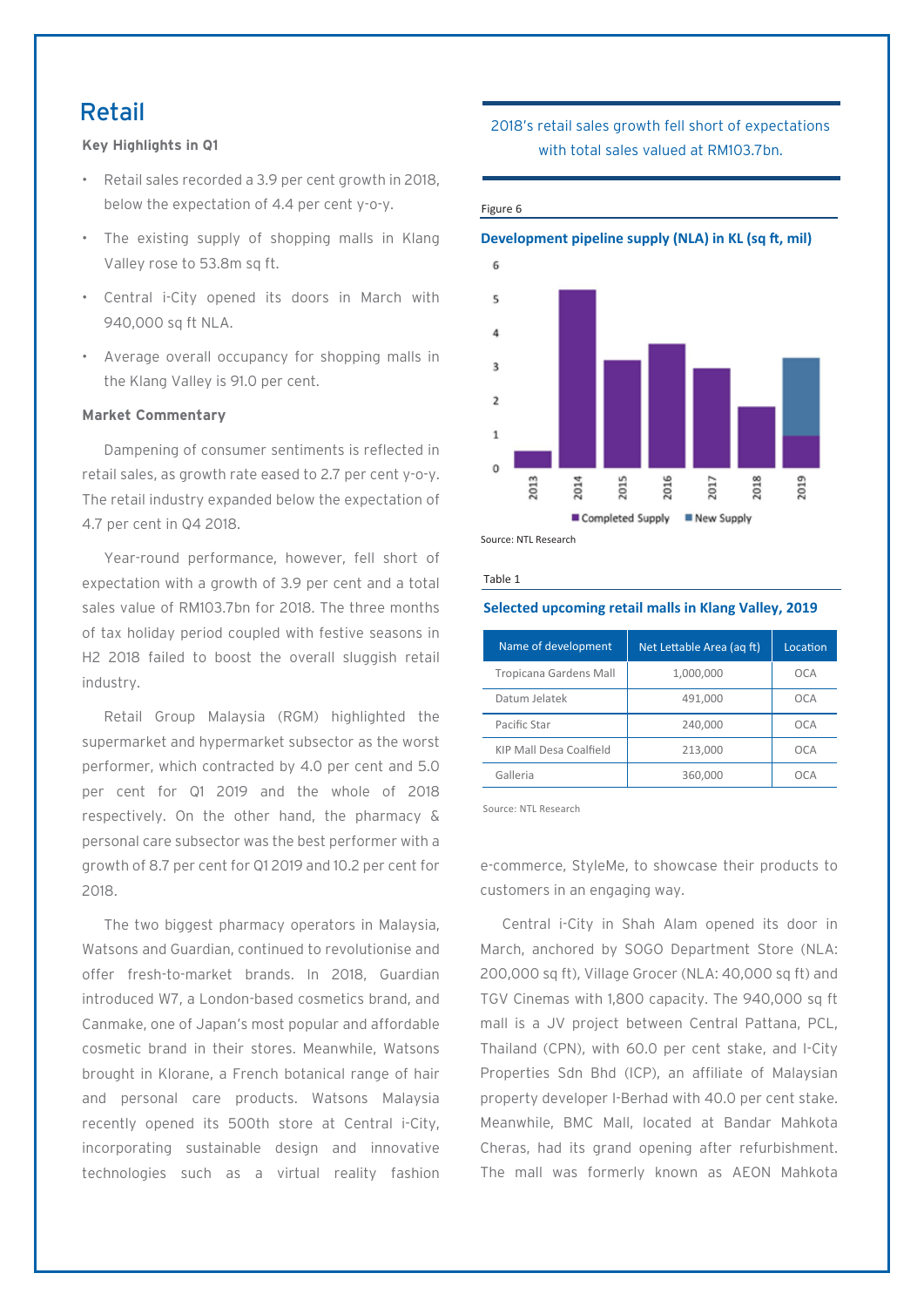Cheras and was sold to Foremost Wealth Management Sdn Bhd for RM87.8m in 2017.

Following Parkson's exit from Suria KLCC, the mall will inject RM50m to redevelop the 124,435 sq ft space to accommodate more than 50 F&B, cosmetics and fashion retailers. The redevelopment is scheduled to be completed by Q2 2020. Starhill Gallery, last renovated in 2005, will also undergo a major refurbishment as announced by the mall's owner, Starhill Global REIT. This is following a conditional agreement with its current master tenant, Katagreen Development, to continue the master tenancy agreement for the next 19.5 years and the RM175m asset enhancement will result in a 1.5 per cent increase in the initial annual rents. Nawawi Tie Leung conducted the valuation and market study for the refurbishment plan of the mall.

### **Office**

### **Key Highlights in Q1**

- Total stock in Kuala Lumpur (KL) remained stable at 81.8m sq ft as there were no new completions in Q1.
- Average occupancy rate in KL maintained at 80.0 per cent.
- A minimal increment was recorded in the prime office rental index for the Golden Triangle, from RM7.21 psf to RM7.23 psf in Q1.
- Capital value and yield remained unchanged.

### **Market Commentary**

There was no new office building completion in Q1 2019. However, approximately 3.8m sq ft of office space is scheduled for completion in 2019, all within the Golden Triangle. Making up 70.0 per cent of the incoming supply this year, The Exchange 106 is expected to welcome its first tenant in mid-2019.

The office rental index in the Golden Triangle continued to be passive with a marginal increase for prime buildings and a minimal drop for secondary buildings. This stood at RM7.23 psf and RM5.25 psf respectively.

Nestle (Malaysia) Bhd reported that its e-commerce sales had doubled on Shopee Malaysia within a year of its partnership. Nestle joined the platform in 2017 to widen its customer base. The solid performance placed Nestle as Seller of the Year at the Shopee Seller Awards 2018 in the grocery category.

### **Outlook**

Looking ahead, RGM maintained its retail sales forecast for 2019 to grow by 4.5 per cent. For Q1, the industry is estimated to expand by 3.1 per cent y-o-y, attributable to the growth in sales of pharmacy & personal care and department stores. Sales in Q2 is likely to perform better due to the festive season of Hari Raya. However, the increasing supply of malls is expected to intensify competition and mall owners need to be innovative and cautious in terms of tenant mix.







### **Office completed supply (sq ft, m)**



Source: NTL Research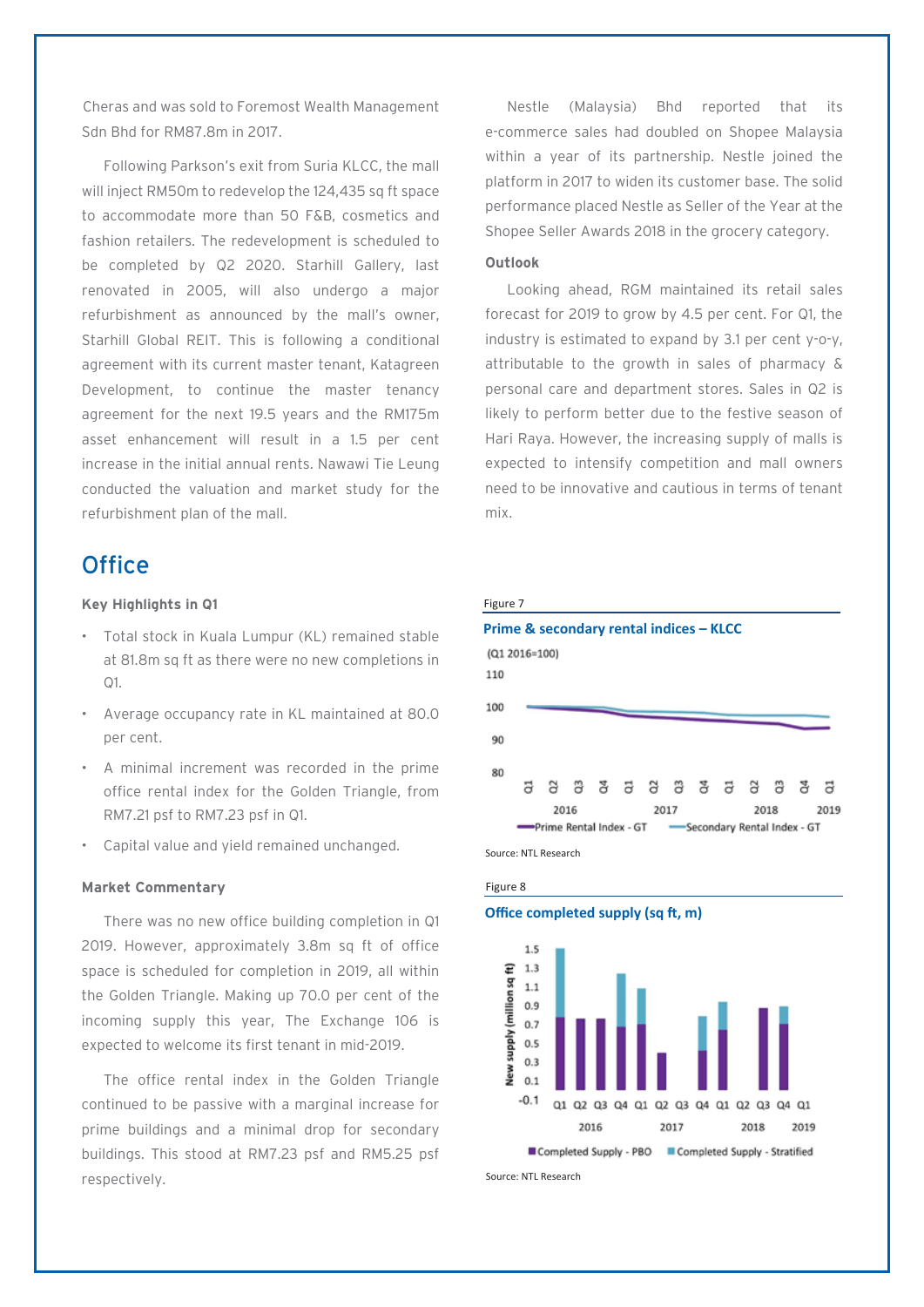KL Sentral, the largest transportation hub in Malaysia integrating all major railway networks, continued to generate high demand from multi-sector companies. Strong demand has led to an appreciation of 2.7 per cent in the rental index, with an average rent of RM7.10 psf in Q1. The average occupancy rate of prime office buildings in KL Sentral remained stable at an average of 96.0 per cent.

Ikhlas Point, a 12-storey office building (NLA: 54,046 sq ft) within The Horizon, Bangsar South, was sold at RM46m. Telekom Malaysia also intended to sell its Annexe 1 and Annexe 2 buildings situated at its headquarters, with a reserved price between RM273.4m and RM312m.

WeWork,a NewYork-based co-working operator, will be opening its first co-working space in KL in Q2 2019. With a NLA of approximately 100,000 sq ft, it will be the largest office in Southeast Asia, accommodating a total of 1,900 members. Capitalising on its global network, WeWork aims to collaborate with the Government to assist private companies in Malaysia to expand their business internationally.

### Pressure on office rentals and occupancy rates are due to the large influx of office space

#### Figure 9

### **Prime office occupancy (%)**



Source: NTL Research

### **Outlook**

The office market continued to struggle with an oversupply of new buildings amidst subdued leasing activities. Ample availability of office space will push the rentals downward. However, prime office buildings will continue to maintain their rental rates.